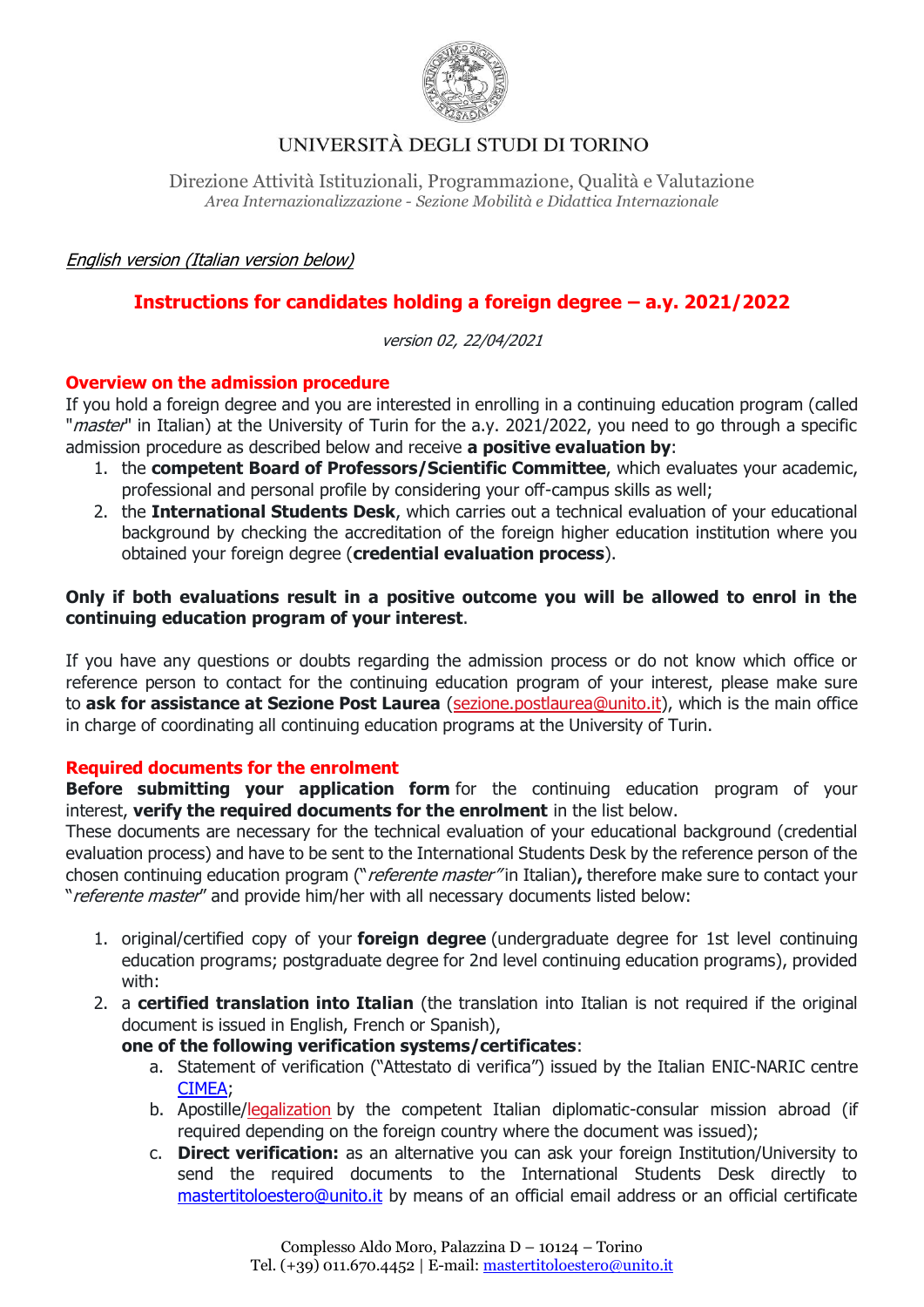

Direzione Attività Istituzionali, Programmazione, Qualità e Valutazione *Area Internazionalizzazione - Sezione Mobilità e Didattica Internazionale*

verification system adopted by the foreign HEI/University, so that the office can verify their authenticity. Please make su to ask your foreign HEI/Institution to include your "referente master" in cc of the above email;

- 3. original/certified copy of the **degree program transcript of records** (undergraduate degree for 1st level continuing education programs; postgraduate degree for 2nd level continuing education programs), issued by the foreign Institution/University, provided with:
	- a. a **certified translation into Italian** (the translation into Italian is not required if the original document is issued in English, French or Spanish),
	- b. **one of the following verification systems/certificates**:
		- i. Apostille[/legalization](https://www.esteri.it/mae/en/servizi/italiani-all-estero/traduzione-e-legalizzazione-documenti.html) by the competent Italian diplomatic-consular mission abroad (if required depending on the foreign country where the document was issued);
		- ii. **Direct verification**: as an alternative you can ask your foreign Institution/University to send the required documents to the International Students Desk directly to [mastertitoloestero@unito.it](mailto:mastertitoloestero@unito.it) by means of an official email address or an official certificate verification system adopted by the foreign HEI/University, so that the office can verify their authenticity. Please make su to ask your foreign HEI/Institution to include your "referente master" in cc of the above email.
- 4. If you hold a **Diploma Supplement in English,** provided with Apostille[/legalization](https://www.esteri.it/mae/en/servizi/italiani-all-estero/traduzione-e-legalizzazione-documenti.html) by the competent Italian diplomatic-consular mission abroad (if required depending on the foreign country where the document was issued) or Direct verification, this document may be provided as **an alternative to both documents listed above** (degree and transcript of records, only if the transcript of records is included in it);
- 5. photocopy of your **ID card/passport**;
- 6. photocopy of your **Italian fiscal code** ("codice fiscale", to be asked at the [Italian Revenue Agency](https://www.agenziaentrate.gov.it/portale/web/english/nse/individuals/tax-identification-number-for-foreign-citizens)  ["Agenzia delle Entrate"\)](https://www.agenziaentrate.gov.it/portale/web/english/nse/individuals/tax-identification-number-for-foreign-citizens);
- 7. for **non-EU candidates legally residing in Italy only:** photocopy of a valid **residence permit**
- 8. for **non-EU candidates residing abroad only:**
- 9. photocopy of **your study visa** issued by the competent Italian Embassy/Consulate once you have been deemed eligible for the enrolment at the chosen continuing education program at the University of Turin;
- 10. photocopy of the **application for the Italian residence permit.**

Please be aware that the University reserves the right, at its sole discretion, to request further documents if necessary for evaluating your educational background.

If you **do not hold all required documents** listed above, but you hold **a valid qualification to enrol in** the continuing education program of your interest, you will be enrolled **under a provisional status** ("ammissione con riserva") and you will have to submit all missing documents **within one month from the end** of the chosen continuing education program.

If you **do not provide the competent office or reference person** ("referente master" in Italian) of the chosen continuing education program with **all missing documents** within the deadlines, you will only be **granted a certificate of attendance** and **tuition fees will not be refunded**, according to the Regulations on continuing education programs [\(Regolamento per la disciplina dei Master](https://www.unito.it/sites/default/files/reg_disciplina_master_dr_1981_2019.pdf) Italian version only).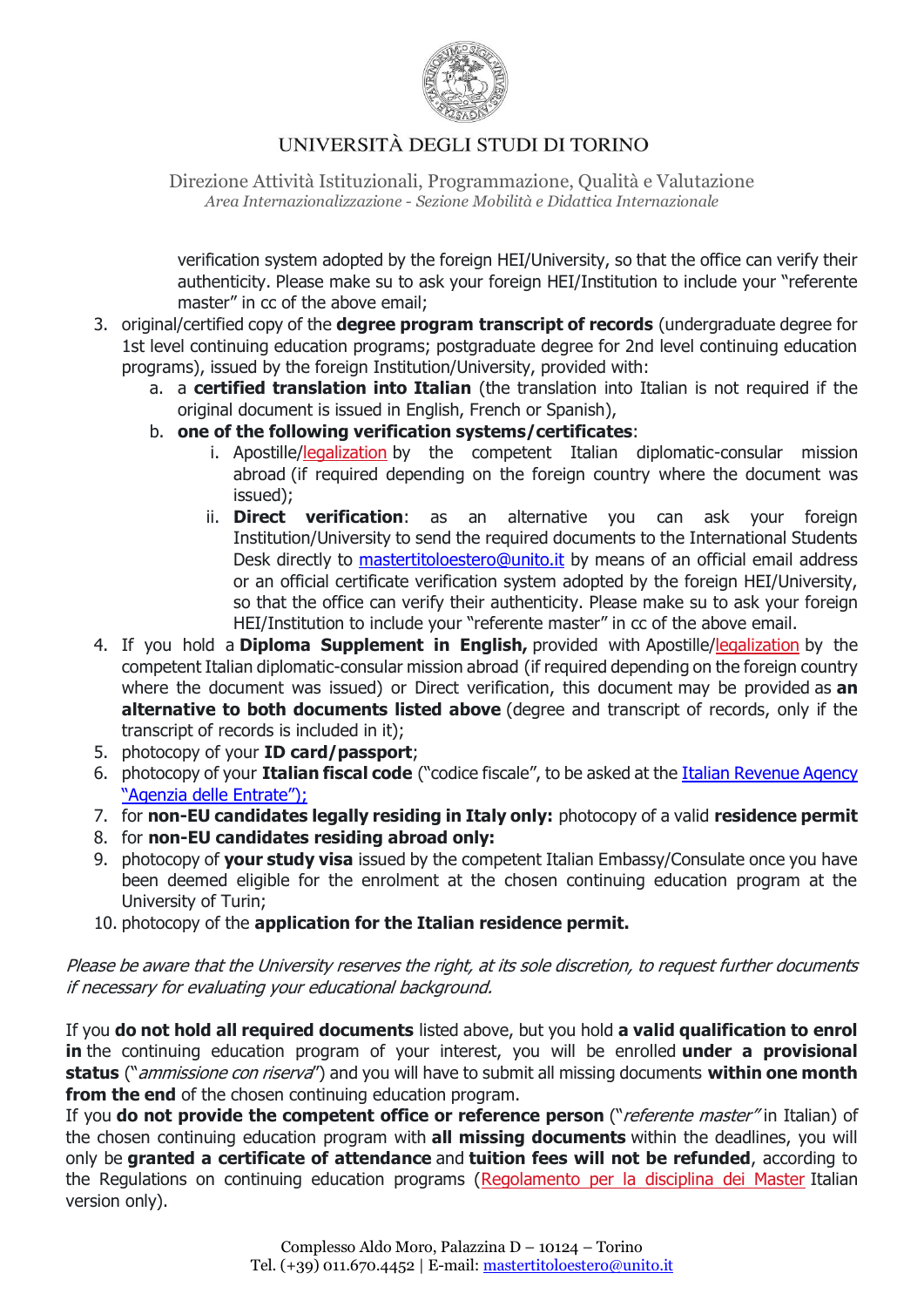

Direzione Attività Istituzionali, Programmazione, Qualità e Valutazione *Area Internazionalizzazione - Sezione Mobilità e Didattica Internazionale*

### **Submit your application form**

**Submit your application form** to enrol in the continuing education program of your interest within the admission deadlines and according to the [instructions](https://en.unito.it/studying-unito/enrolment-procedure/enrolment-continuing-education-programs-specialization-courses) and make sure to **include your study documents** listed above.

If you **do not hold all the required documents** for the enrolment and for the credential evaluation process**, make sure to include at least the following ones**, which will be then sent by your "referente master" to the International Students Desk**:**

- 1. original/certified copy of your **foreign degree** (undergraduate degree for 1st level continuing education programs; postgraduate degree for 2nd level continuing education programs), provided with a certified translation into Italian (the translation into Italian is not required if the original document is issued in English, French or Spanish);
- 2. original/certified copy of the **degree program transcript of records** (undergraduate degree for 1st level continuing education programs; postgraduate degree for 2nd level continuing education programs), issued by the foreign Institution/University, provided with a certified translation into Italian (the translation into Italian is not required if the original document is issued in English, French or Spanish).
- 3. **If you hold a Diploma Supplement in English, this document may be provided as an alternative to both documents listed above** (degree and transcript of records, only if the transcript of records is included in it);
- 4. photocopy of your ID card/passport.

Please be aware that the University reserves the right, at its sole discretion, to request further documents if necessary for evaluating your educational background.

#### **For non-EU students residing abroad only**

If you are a non-EU student residing abroad and your application for the chosen continuing education program received a positive feedback, make sure to apply for a **study visa** at the competent Italian Embassy/Consulate via [Universitaly website](https://www.universitaly.it/index.php/) following the instructions given by your "referente master".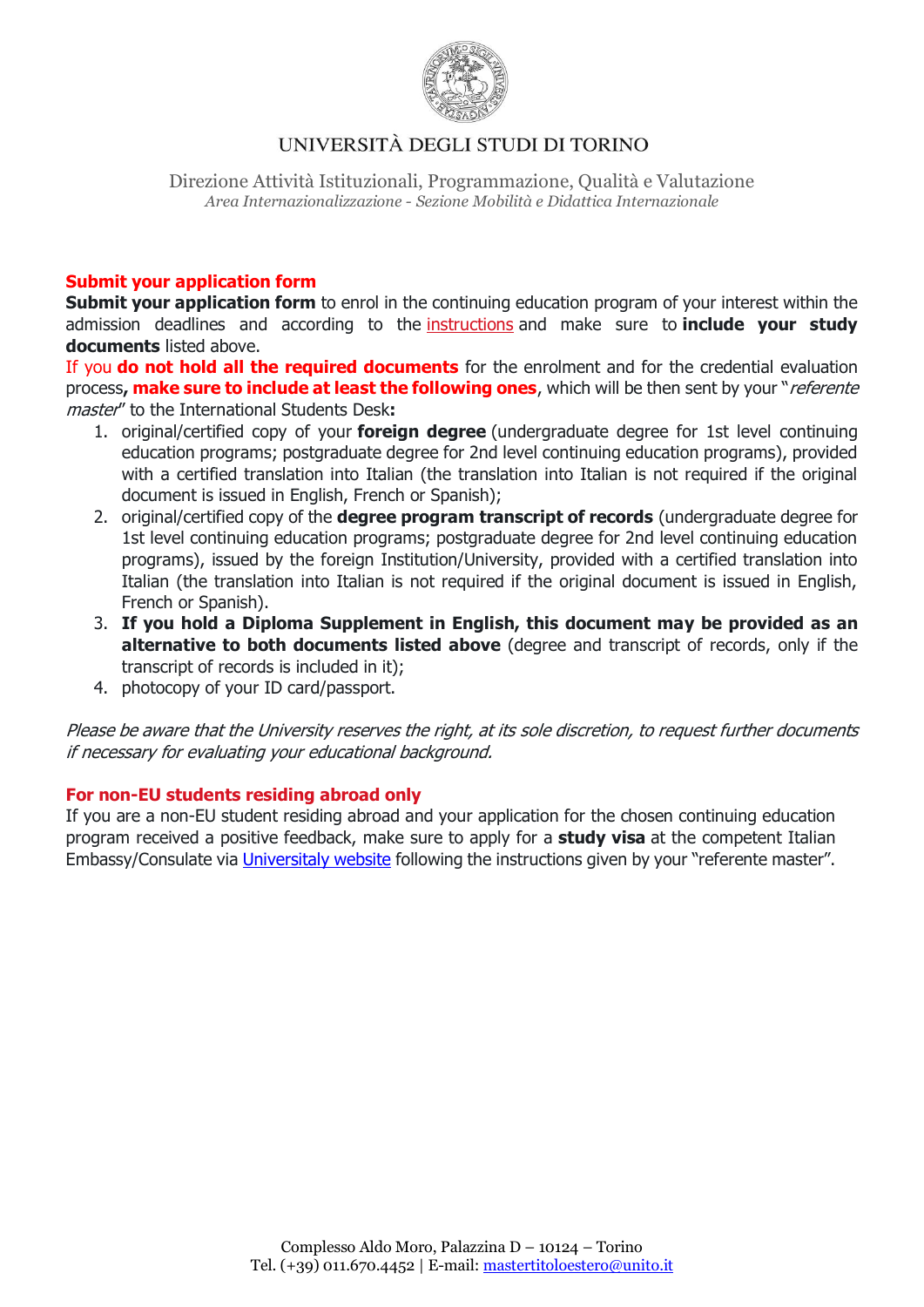

Direzione Attività Istituzionali, Programmazione, Qualità e Valutazione *Area Internazionalizzazione - Sezione Mobilità e Didattica Internazionale*

Italian version

## **Istruzioni per i candidati ai master con titolo accademico estero - a.a. 2021/2022**

versione 01, 12/03/2021

#### **Procedura di ammissione**

Se possiedi un titolo accademico estero e sei interessato a iscriverti a un corso di master all'Università di Torino devi seguire la seguente procedura di ammissione e la tua candidatura deve ricevere una **valutazione positiva da:**

- 1. il **Comitato Scientifico** del master, che valuta il tuo profilo professionale e personale;
- 2. l'ufficio **Sportello Studenti Internazionali**, che effettua una valutazione tecnica del tuo titolo estero e del percorso di studi svolto (credential evaluation).

Potrai iscriverti al master di tuo interesse esclusivamente se riceverai una valutazione positiva sia dal Comitato Scientifico che dallo Sportello Studenti Internazionali.

Per qualsiasi necessità di chiarimenti sulla procedura di ammissione o se non conosci quale sia l'ufficio o la persona di riferimento per il tuo master, puoi rivolgerti all'ufficio **Sezione Post Laurea**  [\(sezione.postlaurea@unito.it\)](mailto:sezione.postlaurea@unito.it), l'ufficio centrale che gestisce tutti i corsi di master all'Università di Torino.

#### **Documenti richiesti per l'iscrizione**

**Verifica i documenti richiesti per l'iscrizione** nella lista sottostante **prima di inviare la tua candidatura** per il master.

Questi documenti sono necessari per la valutazione tecnica del tuo percorso di studi (*credential evaluation*) e devono essere inviati dal tuo referente master all'ufficio Sportello Studenti Internazionali. Contatta il tuo il tuo referente master e inviagli/inviale tutti i documenti elencati di seguito:

- 1. originale/copia autentica del **titolo accademico estero** (titolo accademico di I livello per l'accesso ai master di I livello; titolo accademico di II livello per l'accesso ai master di II livello), munito di:
	- a. traduzione ufficiale in lingua italiana (la traduzione non è richiesta se il documento originale è rilasciato in lingua inglese, francese o spagnola),
	- b. uno dei seguenti certificati/una delle seguenti modalità di verifica:
		- i. Attestato di verifica rilasciato dal centro **ENIC-NARIC** italiano [CIMEA](http://www.cimea.it/en/services/statements-of-comparability/attestati-di-comparabilita-e-di-verifica-dei-titoli-diplome.aspx)
			- ii. apostille[/legalizzazione](https://www.esteri.it/mae/it/servizi/italiani-all-estero/traduzione-e-legalizzazione-documenti.html) rilasciata dalla rappresentanza diplomatico-consolare italiana all'estero (se richiesta a seconda del Paese estero di rilascio dei documenti),
		- iii. **Verifica diretta:** in alternativa **puoi far inviare i documenti richiesti direttamente dalla tua Università/Istituzione estera allo Sportello Studenti Internazionali** tramite email all'indirizzo mastertitoloestero@unito.it, avendo cura di **inserire il tuo referente master in cc**, in modo che l'ufficio possa verificarne l'autenticità. L'Università/Istituzione estera può inviare una mail da un indirizzo istituzionale allegando i tuoi documenti oppure consentire allo Sportello Studenti Internazionali di verificare direttamente online i tuoi documenti fornendo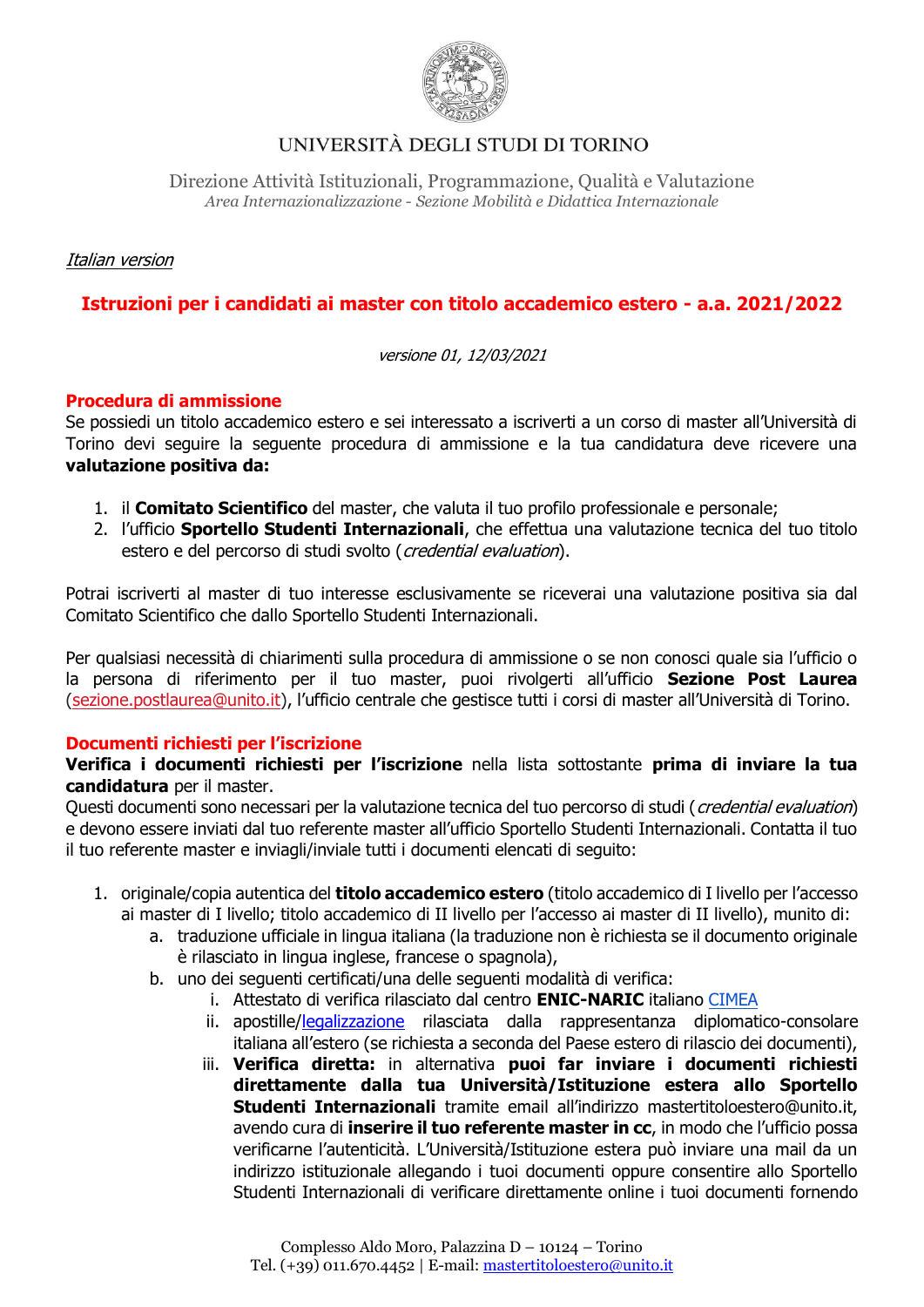

Direzione Attività Istituzionali, Programmazione, Qualità e Valutazione *Area Internazionalizzazione - Sezione Mobilità e Didattica Internazionale*

> accesso al sistema ufficiale di verifica dei certificati adottato dalla tua Università/Istituzione estera.

- 2. originale/copia autentica del **piano di studi universitario** (piano di studi relativo al titolo accademico di I livello per l'accesso ai master di I livello; piano di studi relativo al titolo accademico di II livello per l'accesso ai master di II livello), rilasciato dall'Università/Istituzione estera, contenente il dettaglio degli esami sostenuti (con le ore o i crediti e i voti) munito di:
	- a. traduzione ufficiale in lingua italiana (la traduzione non è richiesta se il documento originale è rilasciato in lingua inglese, francese o spagnola),
	- b. uno dei seguenti certificati/una delle seguenti modalità di verifica:
		- i. apostille[/legalizzazione](https://www.esteri.it/mae/it/servizi/italiani-all-estero/traduzione-e-legalizzazione-documenti.html) rilasciata dalla rappresentanza diplomatico-consolare italiana all'estero (se richiesta a seconda del Paese estero di rilascio dei documenti),
		- ii. **Verifica diretta:** in alternativa **puoi far inviare i documenti richiesti direttamente dalla tua Università/Istituzione estera allo Sportello Studenti Internazionali** tramite email all'indirizzo mastertitoloestero@unito.it, avendo cura di **inserire il tuo referente master in cc**, in modo che l'ufficio possa verificarne l'autenticità. L'Università/Istituzione estera può inviare una mail da un indirizzo istituzionale allegando i tuoi documenti oppure consentire allo Sportello Studenti Internazionali di verificare direttamente online i tuoi documenti fornendo accesso al sistema ufficiale di verifica dei certificati adottato dalla tua Università/Istituzione estera.
- 3. I candidati in possesso del **Diploma Supplement in lingua inglese**, con apostille[/legalizzazione](https://www.esteri.it/mae/it/servizi/italiani-all-estero/traduzione-e-legalizzazione-documenti.html) rilasciata dalla rappresentanza diplomatico-consolare italiana competente per territorio (se prevista) oppure Verifica diretta, possono fornire tale **documento in sostituzione di entrambi i documenti elencati ai punti precedenti** (titolo accademico e relativo piano di studi, a condizione che il piano di studi sia riportato all'interno del Diploma Supplement stesso);
- 4. copia del documento d'identità/passaporto;
- 5. copia del codice fiscale italiano, da richiedere [all'Agenzia delle Entrate](https://www.agenziaentrate.gov.it/portale/richiesta-o-duplicato-codice-fiscale);
- 6. per i **candidati non-UE legalmente soggiornanti in Italia**: copia di un permesso di soggiorno valido;
- 7. per **candidati non-UE residenti all'estero**:
- 8. copia del visto di studio rilasciato dalla rappresentanza diplomatico-consolare italiana competente una volta valutato positivamente per l'iscrizione al master scelto all'Università di Torino,
- 9. copia della richiesta del permesso di soggiorno.

L'Università di Torino si riserva la facoltà di chiedere ulteriore documentazione qualora necessaria per la valutazione.

Se **non sei in possesso di tutti i documenti richiesti**, ma possiedi un **titolo accademico valutato idoneo per l'iscrizione** al master di tuo interesse, sarai ammesso con riserva e dovrai **fornire tutti i documenti mancanti al tuo referente master entro un mese dalla conclusione del master. Se invece non invierai tutti i documenti richiesti entro la suddetta scadenza,** ti verrà rilasciato esclusivamente un certificato di frequenza e le tasse universitarie non ti verranno rimborsate, come previsto dal Regolamento per la disciplina dei Master.

#### **Presentazione della domanda di ammissione**